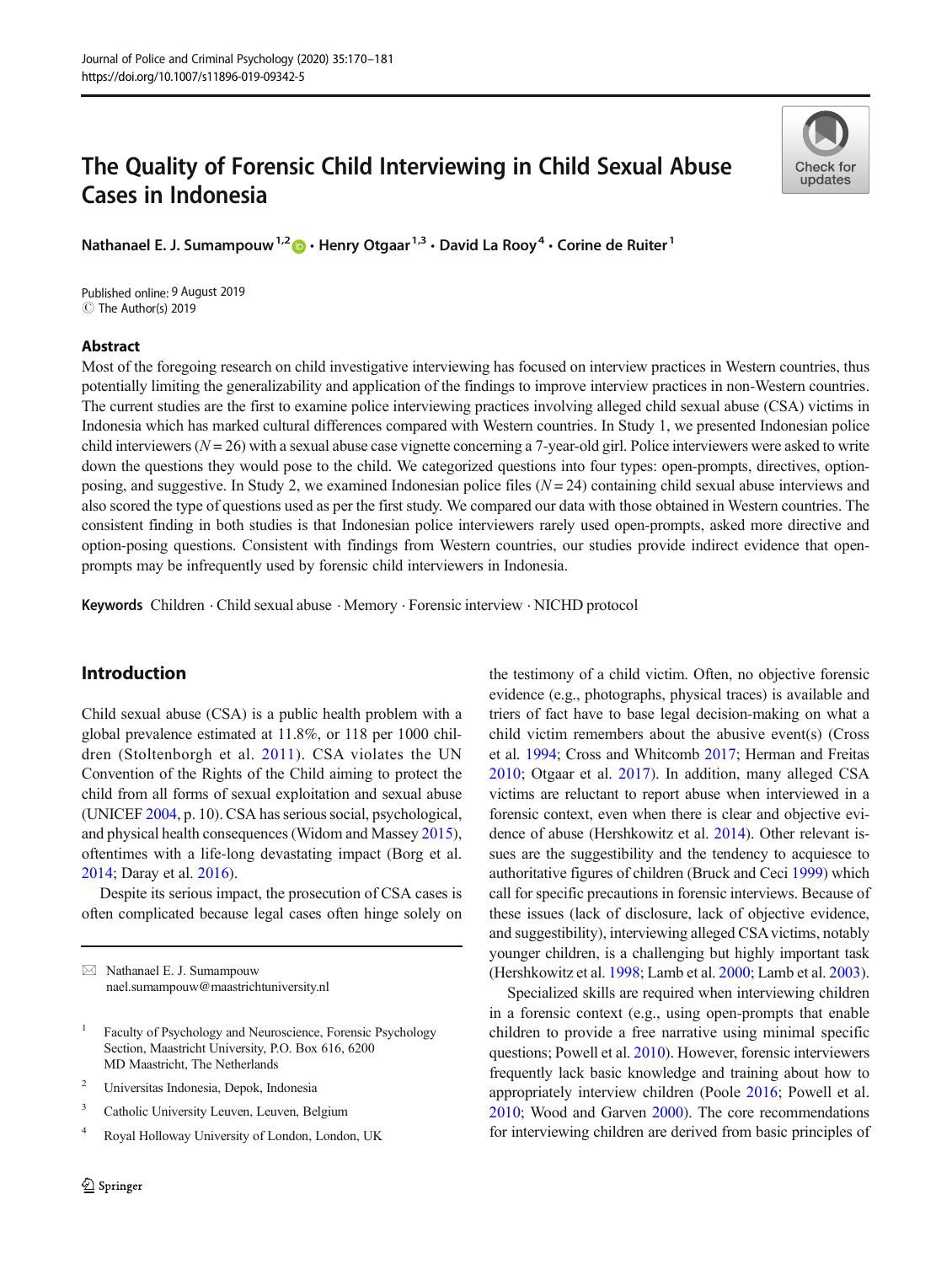memory retrieval and social influence, for example: eliciting freely recalled narratives, following the child as witness' train of thoughts, and avoiding suggestive questions (Poole [2016\)](#page-10-0).

A substantial body of research has resulted in improvements in forensic child interviews (Lamb et al. [2008;](#page-10-0) Perona et al. [2005;](#page-10-0) Poole [2016](#page-10-0)). Open-prompts (e.g., "Tell me what happened?") have repeatedly been shown to elicit more accurate and less contaminated information than focused questions (e.g., "What did he wear?") (Hershkowitz [2001](#page-10-0); Lamb et al. [2008\)](#page-10-0). Furthermore, responses to open-prompts are at least three to five times more informative in terms of eliciting forensically relevant details than responses to more focused questions (Lamb et al. [2008;](#page-10-0) Poole [2016;](#page-10-0) Sternberg et al. [2001a,](#page-11-0) [2001b](#page-11-0); Sternberg et al. [1996\)](#page-11-0).

## Child Investigative Interviewing

Experts in the field of child interviewing developed childfriendly interview protocols integrating findings from controlled laboratory experiments and field-based research to assist interviewers in obtaining accurate statements (Lamb et al. [2008;](#page-10-0) La Rooy et al. [2015\)](#page-10-0). A clear advantage of using a standard protocol is to promote a practical procedure that employs a coordinated and interdisciplinary approach which might reduce the number of child interviews, avoid distress in children and improve the quality of children's testimonies (Cheung and Boutte-Queen [2010](#page-9-0)). Some examples of protocols are the cognitive interview (Fisher and Geiselman [1992\)](#page-9-0), the memorandum of good practice (Davies and Westcott [1999\)](#page-9-0), the step-wise interview (Yuille et al. [1993\)](#page-11-0), the Ten Step investigative interview (Lyon [2005](#page-10-0)) and the National Institute of Child Health and Development (NICHD) interview protocol (Lamb et al. [2008\)](#page-10-0).

These interview protocols, except the Cognitive Interview, were specifically designed for use with children. They highlight the importance of creating a child-friendly investigative setting. Conversational practices with a child can be used to achieve various goals, such as to enhance retrieval and accurate reporting of information about experienced events (Lamb et al. [2008\)](#page-10-0), to maximize the amount and quality of the information while minimizing contamination of that information, and to minimize the impact of the investigation on the child (Yuille et al. [2009\)](#page-11-0).

The abovementioned protocols have several components in common, as they are structured and guide interviewers through a set of interview phases. For example, a general structure was proposed in the Memorandum of Good Practices by using rapport building, asking for a free narrative and focusing on openended questions (Davies and Westcott [1999\)](#page-9-0). Although many child interview protocols are similarly structured, the NICHD interview protocol is the most widely researched forensic child interview protocol (Benia et al. [2015\)](#page-9-0). For this reason, we have used certain principles of the NICHD Protocol (i.e., coding of different types of questions) in the current studies.

The NICHD protocol is an evidence-based protocol for interviewing alleged CSA victims (Benia et al. [2015\)](#page-9-0). The NICHD Protocol has been shown to elicit detailed (Cyr and Lamb [2009;](#page-9-0) Lamb et al. [2003](#page-10-0)) and accurate (Otgaar et al. [2018a,](#page-10-0) [2018b\)](#page-10-0) information from children. The NICHD Protocol incorporates scientific knowledge on the developmental capabilities of children (e.g., memory functioning, disclosure of abuse) and creates conditions for maximizing children's productivity and the likelihood of accurate statements regarding experiences of abuse (Ahern et al. [2015;](#page-9-0) La Rooy et al. [2015\)](#page-10-0). The NICHD Protocol provides interviewers with a clear structure, guiding them through each phase of the interview, and helping them to avoid poor questioning strategies that might lead to contamination or memory distortions (Lamb et al. [2007\)](#page-10-0). The main focus of the NICHD Protocol is to guide interviewers towards using open-prompts that have been found to encourage children to provide more accurate testimonies than when other types of questions are used. Furthermore, the NICHD Protocol stresses that other types of specific and/ or focused questions (e.g., "Where did you meet the man?"), option-posing: "Did he wear a black or blue coat?") should be used only when free recall is exhausted in response to openprompts. These focused questions should be used in tandem again with open-prompts. Another important feature of the NICHD Protocol is that it starts with a rapport-building phase, narrative and episodic memory training, both of which facilitate episodic memory retrieval (Saywitz et al. [2015\)](#page-11-0).

Recent findings on CSA forensic interviews reveal that the use of the NICHD Protocol increases the likelihood that alleged victims make accurate allegations of abuse, including cases of intra-familial abuse (Ahern et al. [2014](#page-9-0); Hershkowitz et al. [2014](#page-10-0); La Rooy et al. [2015\)](#page-10-0). Moreover, Pipe et al. [\(2013](#page-10-0)) demonstrated that protocol interviews were more likely to yield charges filed and guilty verdicts than non-protocol interviews (but see also Pichler et al. [2019](#page-10-0)). Furthermore, Gagnon and Cyr ([2017](#page-9-0)) examined preschool children, aged 3 to 5 years old who disclosed an episode of sexual abuse. They analyzed the NICHD Protocol transcripts and found that these transcripts contained more details when open-prompts were used compared to specific and/or focused questions. However, the NICHD Protocol by itself does not ensure interview quality. Ongoing feedback about how interviews are conducted is a crucial necessity of the NICHD Protocol interview training (Lamb et al. [2002;](#page-10-0) La Rooy et al. [2015\)](#page-10-0).

#### Child Investigative Interviewing in Indonesia

The scientifically based NICHD Protocol has not been introduced into police training programs in Indonesia. Currently, Indonesian investigators are assigned to a Children and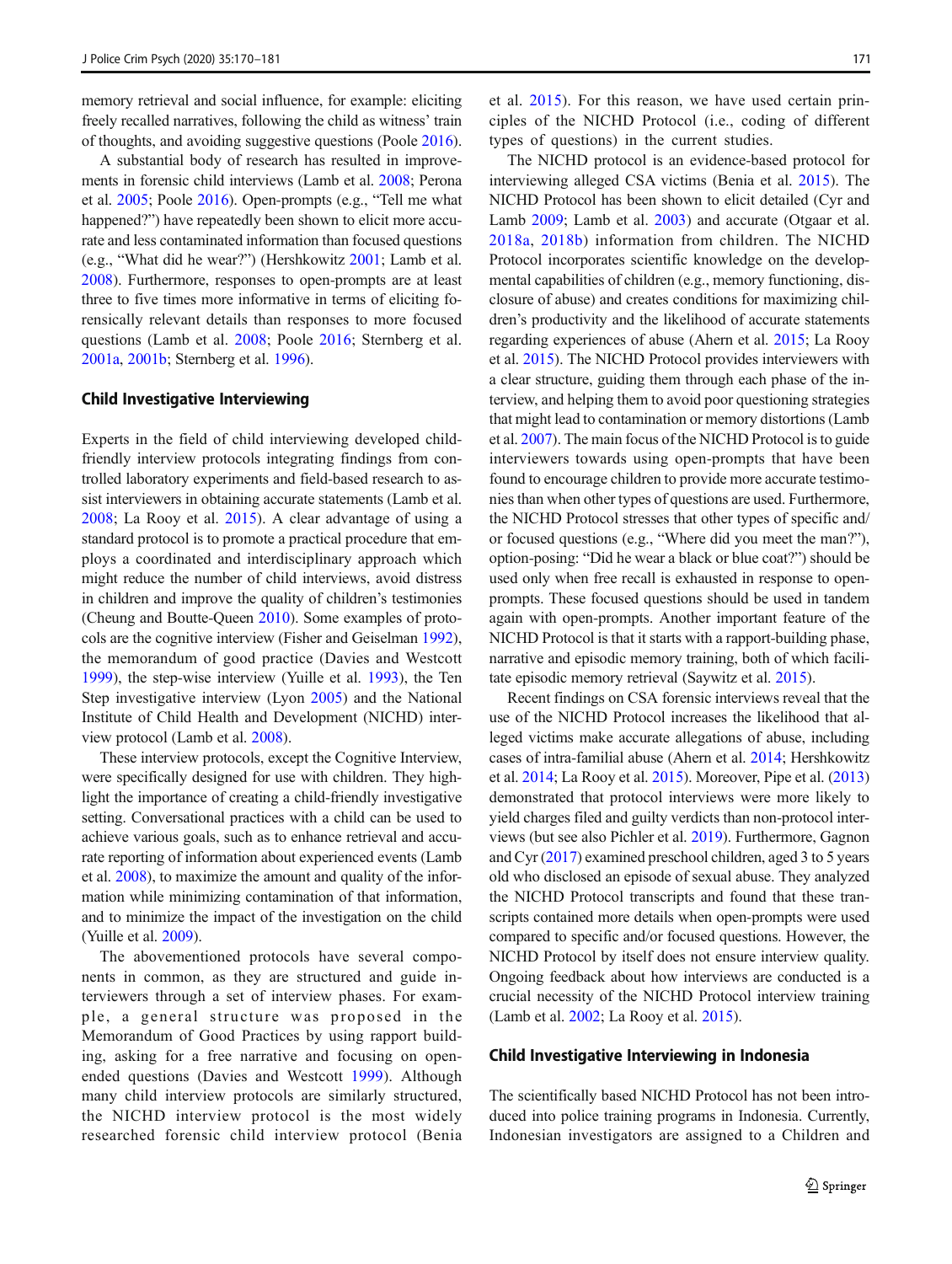Women's police unit after completing basic and general police training. Specific training is provided regarding how to investigate cases involving women and children and relevant aspects of the law, e.g., the Child Protection Law (UU No. 17, [2016\)](#page-11-0) and the Domestic Violence Law (UU No. 23, [2004\)](#page-10-0). Although it is generally agreed that child investigative interviewing is a complex skill (Powell et al. [2016\)](#page-10-0), specialized training in this area is not currently available for Indonesian police investigators.

Police investigators at the Children and Women Unit who are mandated to conduct forensic interviews are aware of the importance of interviewing children appropriately. For example, a general guideline was disseminated as a National Police Head instruction to be used in all Children and Women units (PERKAP No. 3, [2008](#page-10-0)). This guideline emphasizes the importance of creating a child-friendly approach in interviews with children. Next to the general guideline, Indonesian police investigators are trained to use specific focused questions to obtain forensically relevant information. Specifically, asking "who," "what," "where," "when," "why," and "how" questions is recommended in the guideline of the Indonesian National Police (PERKAP No. 14, [2012\)](#page-10-0). These types of directive questions are focused prompts which, according to several research studies, actually elicit less relevant information from alleged CSA victims than open-prompts (Lamb et al. [2008;](#page-10-0) Lamb et al. [2009](#page-10-0)).

At the moment, child forensic interviews are not recorded in Indonesia. When children are interviewed by police investigators, the questions asked during the interview are recorded on paper or directly typed into a computer. This existing practice (PERKAP No. 14, [2012\)](#page-10-0) does not comply with evidencebased practices used elsewhere (Lamb et al. [2009](#page-10-0); Powell et al. [2010](#page-10-0)). Video or audio recording of child interviews is advised to supplement children's court room testimony (Poole [2016](#page-10-0)), and to secure an accurate record of what was said exactly by the child and the interviewer. Although child forensic interviews by Indonesian police are currently not recorded, interview notes from the Indonesian police might provide crucial insights into existing interviewing practices in Indonesia.

# The Present Studies

The goal of the current studies is to examine the quality of child investigative interviewing in Indonesia. To date, most studies examining the quality of child interviewing have been performed in Western educated industrialized rich democratic (WEIRD) societies (see Henrich et al. [2010](#page-9-0)). Non-Western countries such as Indonesia have a different culture, language, and legal system compared to most Western countries which may affect the way children are interviewed. For example, people in East Asia tend to adjust their attitude and behavior depending on situational

factors such as who they are with. They often have an innate desire to please authority figures. In child interviewing contexts, children might say "yes" very often to please adults (Kanagawa et al. [2001](#page-10-0)). Reporting CSA to authorities in a non-Western, collectivistic culture is perceived as a harmful decision because of shame and the need to save face (Xie et al. [2017\)](#page-11-0). Rumble et al. [\(2018](#page-11-0)) found that victims in Indonesia seldom disclose incidents, rarely seek support and consider CSA a private issue. Moreover, if parents or children decide to report to the police, they meet an authority and a power differential. Indonesian society has one of the largest power distance cultures (Hofstede Insights [2019\)](#page-10-0). In a large power distance society, parents teach children obedience, and older people are both respected and feared (Hofstede [2011](#page-10-0)). This cultural phenomenon may interfere with best practices in police interviewing of children. Thus, developing an empathic attitude through building rapport and active listening does not come naturally to most Indonesian police officers.

Another reason to be concerned about the quality of child forensic interviews is that Indonesia is not without highly publicized cases of child sexual abuse in which poor interviews may have contributed to a miscarriage of justice. For example, the case involving the Jakarta Intercultural School (JIS) in 2015 (Hawley and Smith [2016](#page-9-0); Millar [2018\)](#page-10-0) concerns a Canadian teacher and an Indonesian teaching assistant convicted for sexually abusing kindergarten children based on a dubious account of abuse which included a magic hypnotic stone and secret hidden rooms within the JIS. They were sentenced to 11 years in prison by the Indonesian Supreme Court, which overturned their acquittal by the Higher Court. The case is highly controversial because some experts provided evidence that the children's reports are tainted by biased adults and interviewers using suggestive questions instead of open-prompts (Hawley and Smith [2016\)](#page-9-0). The case raised awareness in Indonesia that children should be interviewed using evidence-based guidelines ("The Magic Stone," [2015](#page-11-0)). The current studies are a first step in examining the current quality of Indonesian forensic child interviewing. Given the cultural differences explained above, it is vital to explore the current child forensic interview practices in Indonesia.

In Study 1, we presented Indonesian police interviewers with a CSA case vignette and asked them which questions they would employ in this particular case ([Appendix](#page-9-0)). In Study 2, Indonesian police files of CSA interviews were examined concerning the types of questions asked. In line with previous studies (Cyr and Lamb [2009](#page-9-0); Lamb et al. [2009;](#page-10-0) Orbach et al. [2000](#page-10-0); Sternberg et al. [2001a](#page-11-0), [2001b](#page-11-0)) we predicted that in both studies, open-prompts would be rarely used and that directive, option-posing, and suggestive questions would be used with higher frequencies.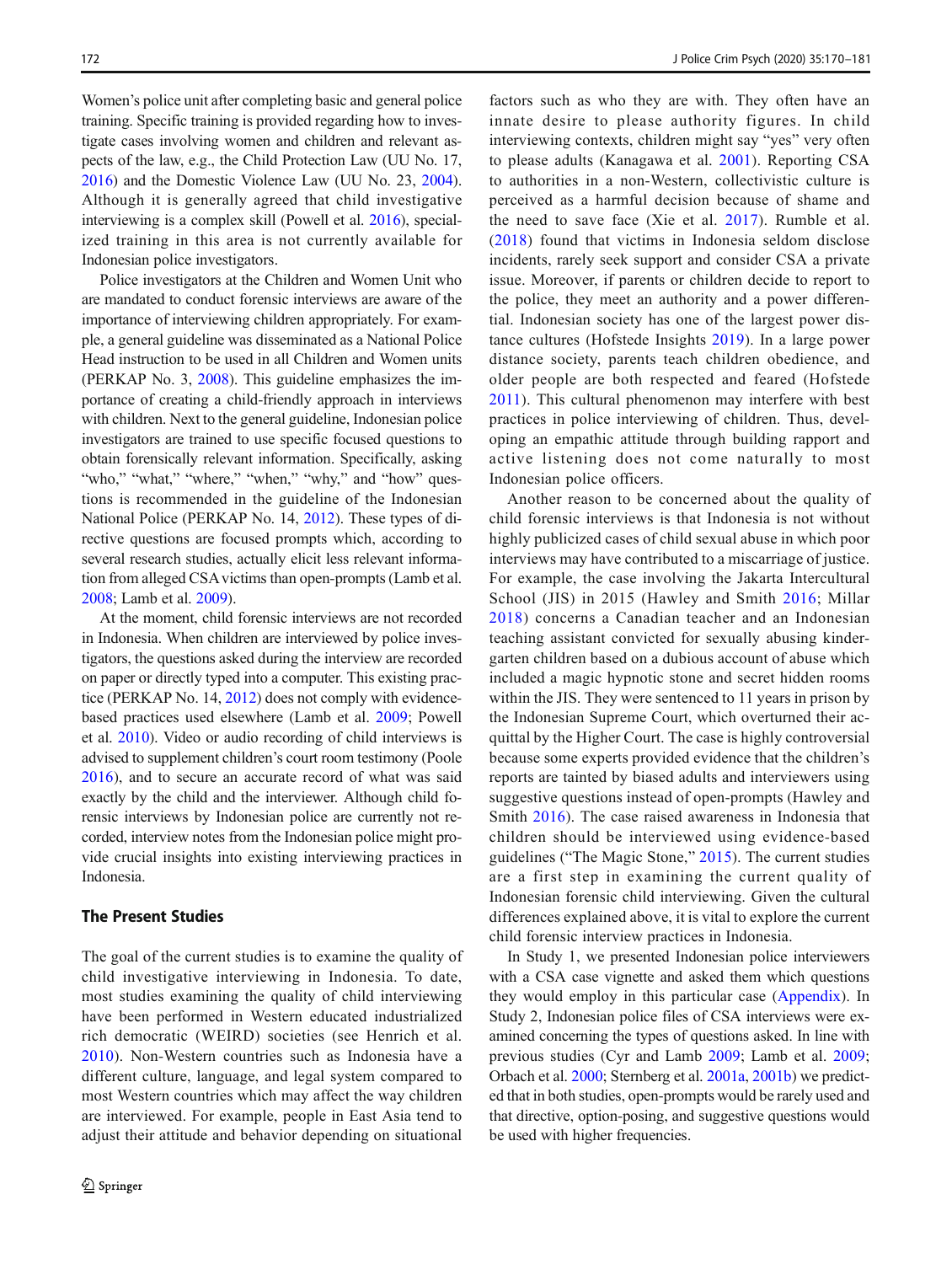# Study 1

# Method

## Participants

Twenty-six police interviewers were selected by the head of the Women and Children's Unit, a special police unit within the Indonesian Police Criminal Investigation Department that handles cases involving children and women. They were employed in four police districts: East Jakarta, South Jakarta, Depok, and Tangerang (Indonesia). Participants were selected based on inclusion criteria set by the researchers: they had at least 1 year of work experience in the Women and Children's Unit and had conducted at least two forensic interviews with children during the past month. After participating in the present study, police interviewers took part in a training program in the NICHD Protocol by the first and second author.

Participants were 5 male and 21 female police investigators and their age ranged from 21 to 52 years  $(M = 30.08$ ,  $SD = 10.23$ ) and possessed between 1 and 34 years of work experience as a police investigator  $(M = 7.46, SD = 8.90)$ . Participants had conducted child forensic interviews, ranging from 2 to more than 100 ( $M = 35.63$ ,  $SD = 30.10$ ). This study is part of a larger CSA research project for which ethical approval has been granted by the Ethical Review Committee (ERCPN-183\_02\_09\_2017). The data can be accessed at the Open Science Framework (OSF) website: [https://osf.io/](https://osf.io/kn3hr/) [kn3hr/](https://osf.io/kn3hr/).

# Procedure

Before the start of the NICHD Protocol training, a written survey was administered to acquire baseline data on participants' knowledge of human memory functioning and child forensic interviewing. These data will not be discussed in the present manuscript. As part of this pre-test, participants also read a case vignette of a 7-year-old girl who reported having been sexually abused by her father. Briefly, the case vignette described a scenario in which the child's mother brought the child to the police office 1 day after the alleged abuse took place. The suspected abuse occurred in the evening when the mother was away from home, and a neighbor reported that the father was home with some friends for a party that evening. After reading the case vignette, the participant was instructed to imagine that he/she was asked to conduct the forensic interview with this child and had to imagine that the child was sitting in front of him/her and that the substantive part of the interview would start. Participants were asked to write down all questions they wanted to ask to gather substantive details and relevant information of the alleged abusive event. Participants' questions were collected for coding.

#### Data Coding

All questions from the participants' work sheets were translated from Bahasa Indonesia to English by the first author. Subsequently, the first author coded the questions according to the different question types (open-prompts, directive, option-posing, and suggestive). The first author received training in coding questions from the second author who is an experienced NICHD Protocol trainer. The question types are derived from the NICHD utterance types (Ahern and Lamb [2017;](#page-9-0) Lamb et al. [2009](#page-10-0)). We coded a question as suggestive if the question contains information that was not disclosed from the start and also strongly communicates the desired response, for example: "I heard that someone did something bad to you, isn't it?" or "Did the perpetrator use violence, threat or seduction?" when the child had not yet mentioned violence, threat, or seduction.

#### Interrater Reliability

Twenty-five percent of the participants'  $(n = 6)$  interview questions were randomly selected for coding by the first two authors to assess interrater agreement. Cohen's κ was .79, indicating adequate agreement between raters (Cohen [1960\)](#page-9-0). Discrepancies were resolved by discussion between the two raters.

#### Data Analysis

First, we calculated proportions for each question type for all participants. For example: a participant who wrote down five questions in an interview plan could have the following distribution (and percentages): two open-prompts (40%), two directives (40%), and one option-posing (20%). To test our predictions, a repeated measures ANOVAwas conducted with type of question as within-subject variable. Post hoc Bonferroni pairwise comparisons were applied to test whether the proportions for the different question types statistically differed from each other.

# Results and Discussion

On average, interviewers wrote down around five to six questions with a range from 2 to 23 ( $M = 5.88$ ,  $SD = 2.69$ , 95%  $CI = 4.88 - 6.92$ . For all participants together, there were 153 questions, consisting of 80 directive questions, 37 optionposing questions, 30 suggestive questions, and only 7 openprompts. As presented in Fig. [1,](#page-4-0) the proportion of openprompts was found to be the lowest  $(M = .04, SD = .11, 95\%)$  $CI = .003 - .09$ ). Directive questions were posed the most  $(M = .50, SD = .18, 95\% CI = .43-.57)$ . A repeated measures ANOVA was conducted with type of question as withinsubject variable: open-prompts, directives, option-posing,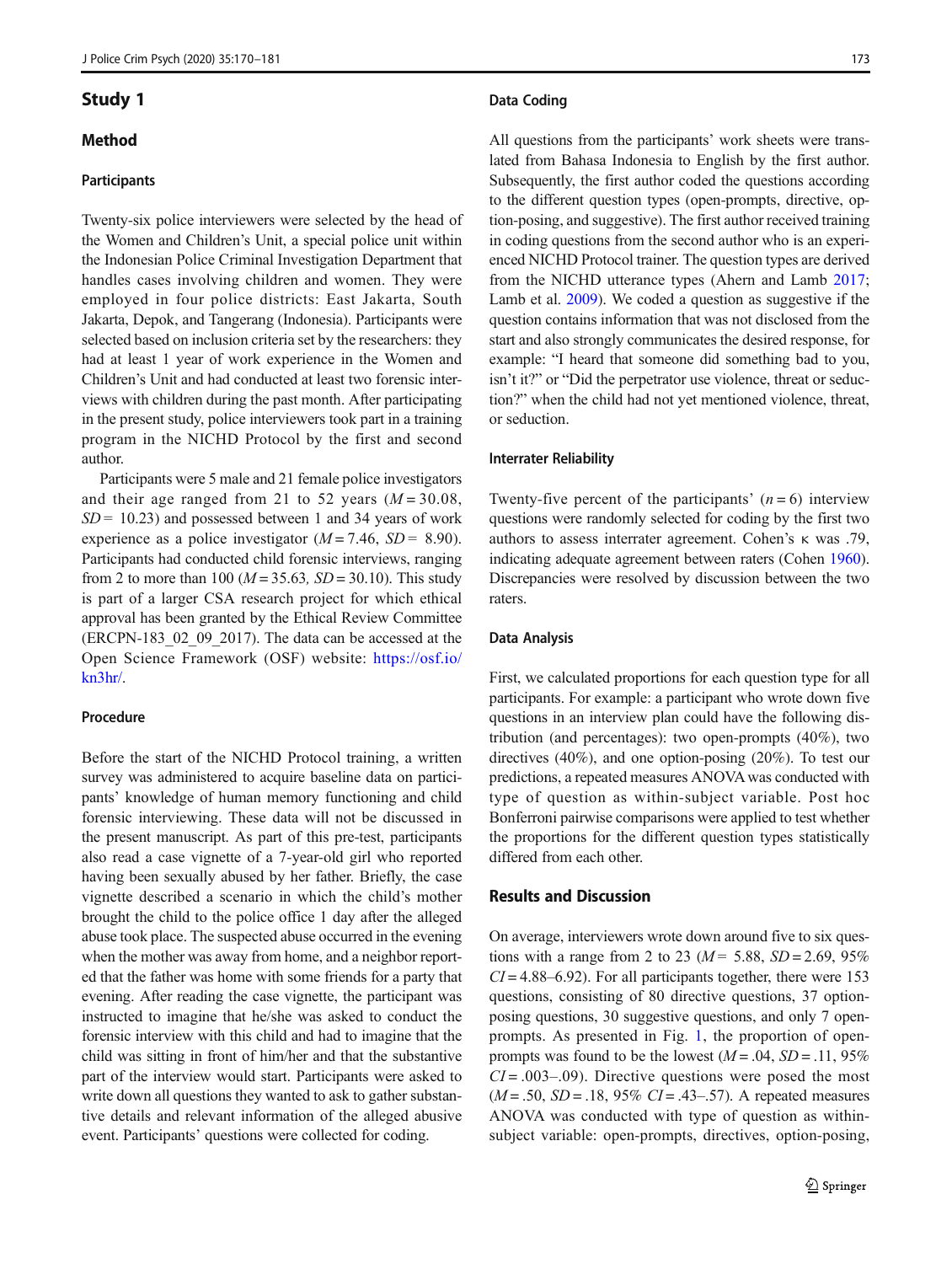<span id="page-4-0"></span>Fig. 1 The proportion of different question types (total questions  $N = 153$ ) used by 26 police interviewers. 95% confidence intervals are represented in the figure by the error bars attached to each column



and suggestive. There was a statistically significant effect of question type,  $F(3, 75) = 30.12, p < .001, \eta_p^2 = .546$ , indicating that a certain question type was more likely to be asked than other types of questions. The main analysis was followed by post-hoc Bonferroni comparisons which showed that almost all question types differed significantly from each other  $(ps < .01)$ , only option-posing and suggestive questions were not statistically significant different from one another ( $p = .65$ , 95%  $CI = -.055-.21$ ; see Fig. 1).

Our findings are in line with previous studies: interviewers who have not been trained in an evidence-based child forensic interview protocol wrote down few open-prompts and used relatively more directive, option-posing, and suggestive questions (Benia et al. [2015;](#page-9-0) Cyr and Lamb [2009;](#page-9-0) Cyr et al. [2012](#page-9-0); Lamb et al. [2009;](#page-10-0) Orbach et al. [2000;](#page-10-0) Sternberg et al. [2001a,](#page-11-0) [2001b](#page-11-0)), whereas ideally these relative proportions would be in the opposite direction. Of the 26 participants, only 6 (23%) entered at least one open-prompt in their notes. Another notable finding was the large proportion of suggestive questions (19%), with suggestive questions asked by 20 participants (77%). This study provides preliminary data on how police interviewers in Indonesia may interview children who have allegedly experienced CSA. To further test our hypothesis, we conducted a second study in which we analyzed police files involving real cases of alleged CSA.

# Study 2

# Method

## Sample

We examined 24 forensic child interview reports of alleged CSA cases from two Women and Children's Units: East Jakarta and Depok. These interview reports were part of police files provided by the local authorities for the first author's research project. The interview reports were documented in a question and answer format. There were no available video or audio recordings of the interviews. We could not randomly select the case files because there was limited access granted by the authorities. However, for cases that we could examine, we used the following inclusion criteria: the case had to concern alleged CSA victims under the age of 14 that contained an interview report in a question and answer format. We excluded case files  $(n = 9)$  with interview reports that only contained summaries of the interview. The interviews were conducted between 2010 and 2016 with 22 children ranging in age between 4 and 14 years ( $M = 10.13$ ,  $SD = 3.04$ ); one child was a boy. Two children were interviewed twice. There are no published data on the exact number of forensic child interview reports of alleged CSA cases performed in these two Women and Children's Units. Based on unpublished statistics provided by the Head of one Women and Children's Unit where the data collection for the current study took place, on average around 78 CSA cases were handled every year between 2013 and 2017. The majority of the children (62.5%) reported penetrative child sexual abuse. Our forensic interviews were conducted by 14 different police investigators ranging in age between 20 and 44 years with between 1 to 24 years working experience ( $M = 33.26$ ,  $SD = 7.07$ ). The data can be accessed at OSF: [https://osf.io/smcvx/.](https://osf.io/smcvx/)

## Procedure

After collecting the interview reports from the police case files, the first author translated all questions stated in the report into English. Subsequently, the first author coded all questions on the basis of the NICHD utterance types (Ahern and Lamb [2017](#page-9-0); Lamb et al. [2009\)](#page-10-0). The coding procedure used was exactly the same as the one used in Study 1.

#### Interrater Reliability

To assess interrater agreement, 25% of the randomly selected interview reports  $(n = 6)$  were coded by the first two authors to assess interrater agreement. Cohen's κ was .65 indicating substantial agreement between raters (Cohen [1960\)](#page-9-0). Differences between coders were discussed. The majority of disagreements occurred between suggestive versus directive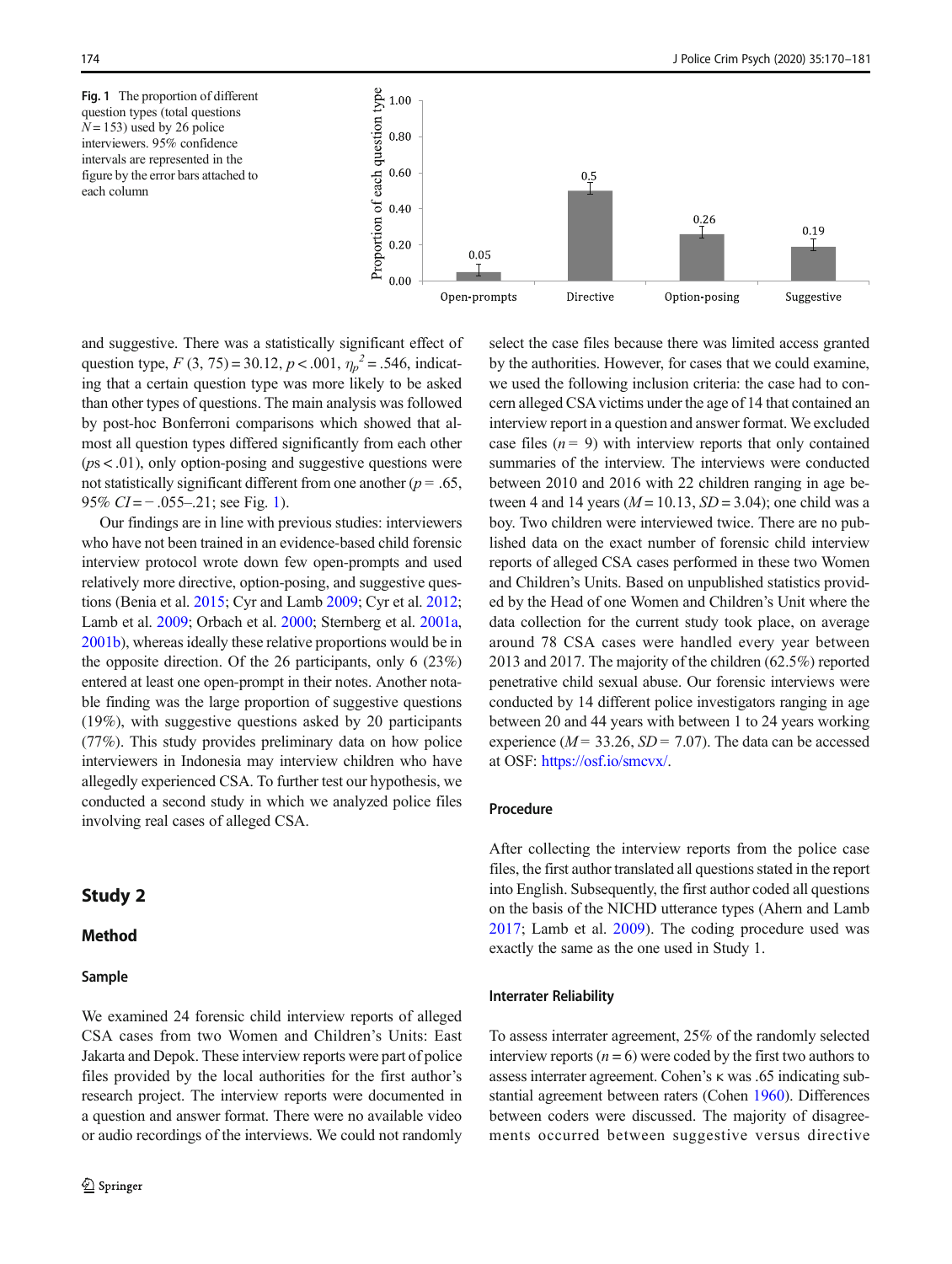questions. This could be explained by the fact that one of the coders did not speak Indonesian and could not determine if the child had already mentioned specific information earlier in the interview because the entire interview report was written in the Indonesian language and we only translated the interviewer's questions.

#### Data Analysis

First, we calculated proportions for each question type from all interview reports. The calculation of this procedure was the same as the one used in Study 1. To test our predictions, a repeated measures ANOVA was conducted with type of question as within-subject variable. Post hoc Bonferroni pairwise comparisons were applied to examine differences between the four question types.

# Results and Discussion

We first calculated the number of questions in each police file  $(M = 13.75, SD = 2.83, range = 9-22, 95\% CI[12.71-14.92]).$ From all interview reports together, there were 330 questions, consisting of 165 option-posing questions, 144 directive questions, 8 suggestive questions, and 13 open-prompts. A repeated measures ANOVA was conducted with type of question as within-subjects factor,  $F(3, 69) = 107.68$ ,  $p < .001$ ,  $\eta_p^2 = .824$ , meaning that a specific question type was more likely to be asked than other types of questions. As can be seen in Fig. 2, open-prompts ( $M = .04$ ,  $SD = .05$ , 95% CI [.02–.06]) and suggestive questions  $(M = .03, SD = .05, 95\% \ CI$  [.01–.05]) were infrequently used, and option-posing  $(M = .49, SD = .14, 95\%)$ CI [.43–.55]) and directives  $(M = .44, SD = .13, 95\%$  CI [.39–.50]) were asked most frequently. The results of Study 2 showed that police interviewers asked few open-prompts (only 4% of all questions asked); the majority of their questions were option-posing and directive questions (93%). Post hoc Bonferroni pairwise comparisons showed that there were significant differences between open-prompts and directives, between open-prompts and option-posing, between directives and suggestive questions, and also between option-posing and

Fig. 2 The relative proportion of question types found in police reports of interviews with CSA victims (total number of questions = 330). 95% confidence intervals are represented in the figure by the error bars attached to each column

suggestive questions (all  $ps < .001$ ; see Fig. 2). However, the remaining pairwise comparisons did not reveal a significant difference between: (1) open-prompts and suggestive questions and (2) directive and option-posing questions (both p $s = 1$ ). These results were in line with our prediction because Indonesian police interviewers are trained to obtain information through directive questions (the "4 Ws").

# Comparative Analysis: Study 1 Versus Study 2

The proportional rates for each question type were compared between Study 1 (case vignette) and Study 2 (actual police files) by conducting independent samples  $t$  tests. We found that the mean proportion of option-posing questions was statistically significantly higher in Study 2 (49%,  $SD = .14,95%$ CI [.43–.55]) than in Study 1 (29%,  $SD = .18$ , 95% CI [.19–.32]),  $t(48) = -4.97$ ,  $p < .001$ ,  $d = 1.45$ . The mean proportion of suggestive questions was statistically significantly higher in Study 1 ( $M = .19$ ,  $SD = .13$ , 95% CI [.14–.24]) than in Study 2 ( $M = .03$ ,  $SD = .05$ , 95% CI [.01–.05]), t (48) = 5.77,  $p < .001$ ,  $d = 1.68$ . No statistically significant differences were found for the proportion of open-prompts  $(t (48) = .36,$  $p = .72, d = .12$ ) and directives  $(t (48) = 1.31, p = .19, d = .39)$ between the two studies. Our analyses also demonstrated that suggestive questions were more often used in Study 1 than in Study 2.

# International Comparisons

We compared the findings from Study 2 with findings from previously published studies in three countries: UK (Lamb et al. [2009\)](#page-10-0), USA (Sternberg et al. [2001a](#page-11-0), [2001b](#page-11-0)), and Canada (Cyr and Lamb [2009](#page-9-0)). In these earlier studies, NICHD Protocol interviews were compared to non-protocol interviews (Lamb et al. [2008](#page-10-0)). We conducted separate univariate ANOVAs. Specifically, we first conducted an analysis between NICHD Protocol interviews of the UK, the USA, and Canada and Indonesian interviews with the types of

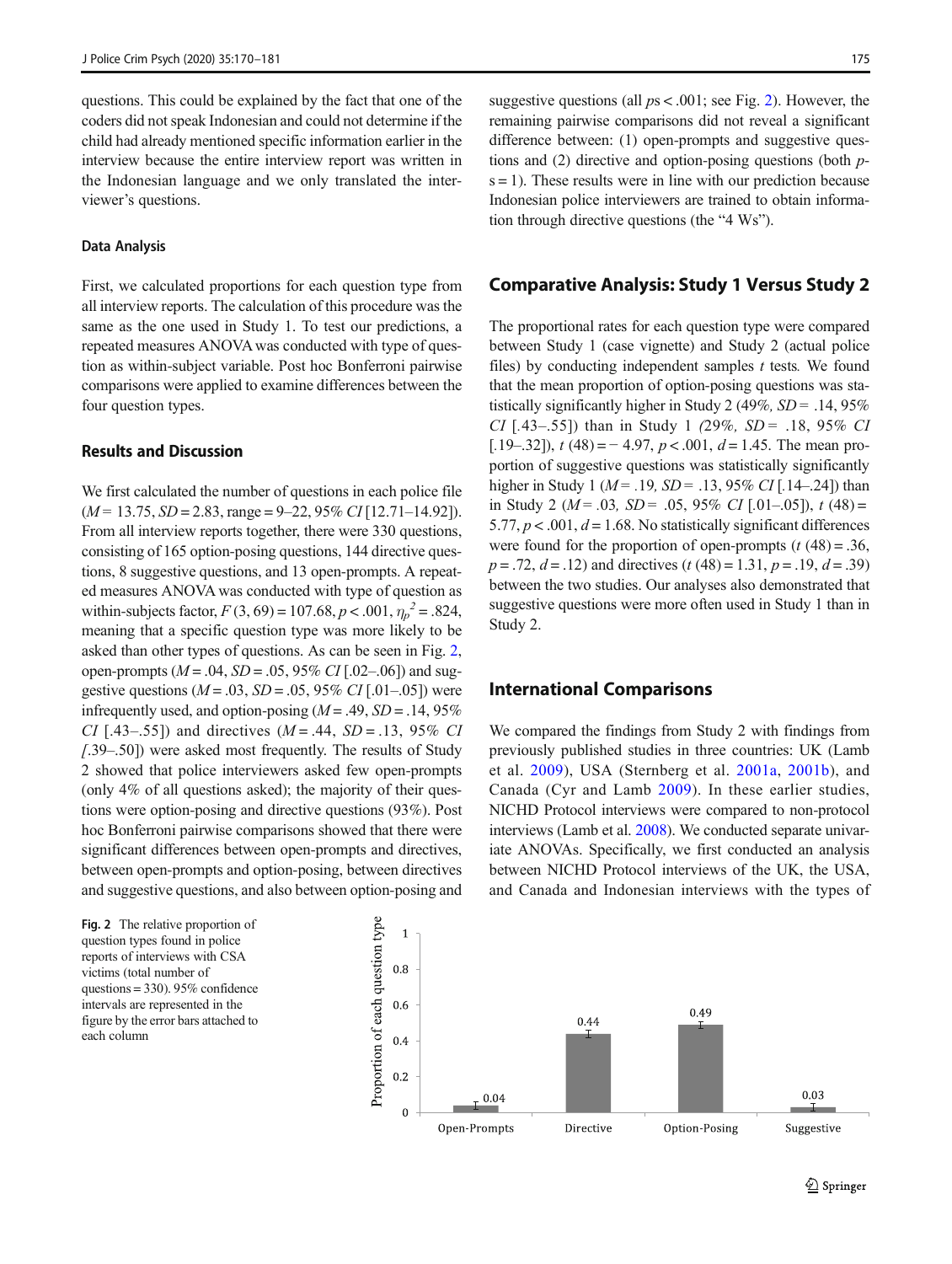question as dependent variable. Second, we conducted analyses between non-Protocol interviews in the USA/Canada and Indonesian interviews. Afterwards, post hoc Bonferroni pairwise comparisons were conducted.

Our analyses revealed that Indonesian non-Protocol interviews contained fewer open-prompts than NICHD Protocol interviews in all comparison countries (all  $ps < .001$ ; 2.20  $\le$ Cohen's  $ds \le 2.77$ ). Furthermore, option-posing questions were more frequently used in the Indonesian non-Protocol interviews than in NICHD Protocol interviews from the other countries (all  $ps < .001$ ;  $2.27 \leq$  Cohen's  $ds \leq$  2.77). Indonesian non-Protocol interviews contained more directives than NICHD Protocol interviews in two countries: Canada  $(p < .001$ ; Cohen's  $d = 1.40$ ) and the USA  $(p = .004$ ; Cohen's  $d = .74$ ). For suggestive questions, there was a statistically significant difference between the Indonesian non-Protocol interviews and Canadian NICHD Protocol interviews, with fewer suggestive questions in Indonesian non-Protocol interviews ( $p = .018$ ; Cohen's  $d = .72$ ) (Fig. [3](#page-7-0)).

When comparing Indonesian non-Protocol interviews and the NICHD Protocol interviews from the UK, the USA, and Canada, our analysis replicated previous research findings that interviewers who applied the NICHD protocol use more openprompts and fewer option-posing and directives than nonprotocol interviews  $(p < .001)$  (Cyr and Lamb [2009;](#page-9-0) Lamb et al. [2009](#page-10-0); Orbach et al. [2000](#page-10-0); Perona et al. [2005](#page-10-0); Sternberg et al. [2001a,](#page-11-0) [2001b\)](#page-11-0). In a meta-analysis, Benia et al. [\(2015\)](#page-9-0) observed large effect sizes for the NICHD Protocol versus non-Protocol in terms of increasing the use of open-prompts and reducing the use of option-posing questions and a moderate effect size for the reduction of suggestive questions.

Subsequently, we compared non-Protocol interviews from Indonesia with non-protocol interviews from two other countries: USA and Canada. The results are presented in Fig. [4.](#page-7-0) We excluded the UK non-protocol interviews because of missing cases in the UK non-protocol interview data presented in the  $article.<sup>1</sup>$ 

Our analyses revealed that the proportion of open-prompts in Indonesian interviews was significantly lower compared to the non-protocol interviews from Canada and the USA (all ps <.05;  $1.10 \leq$  Cohen's  $ds \leq 1.12$ ). We also found that the Indonesian interviews showed the lowest proportion of suggestive questions (all  $ps < .001$ ;  $1.09 \leq$  Cohen's  $ds \leq 1.49$ ). Furthermore, Indonesian interviews revealed a significantly larger proportion of option-posing questions compared to the two countries' non-protocol interviews (all  $ps < .001$ ;  $1.01 \le$ Cohen's  $ds \le 1.19$ ). For directives, there were no significant differences between Indonesian interviews and non-protocol interviews from the USA and Canada.

# General Discussion

The goal of our studies was to examine current forensic child interviewing practice of Indonesian police investigators in cases of alleged CSA victims. The first study focused on identifying the types of questions that Indonesian police child interviewers asked when presented with a case vignette of an alleged CSA victim. The second study aimed to assess the quality of investigative interviewing of alleged CSA victims in Jakarta, Indonesia, by analyzing interview reports included in police files. Being derived from actual police files, these data provided a good estimate of current child interviewing practices. These studies represent the first attempt to assess current police interviewing practices in Indonesia.

The most remarkable finding in both studies was that police interviewers rarely used open-prompts, but instead used mostly directive and option-posing questions. This finding indicates that police interviewers make extensive use of directed questions which ask children explicitly about their previous disclosure rather than relying on open-prompts that invite children to provide a narrative from which relevant forensic details can be collected. This is actually true of most police investigators who did not receive advanced training in child investigative interviewing (Lamb et al. [2002;](#page-10-0) Powell et al. [2016\)](#page-10-0).

Quite likely, the current practice of Indonesian police interviewers is related to a lack of evidence-based investigative interviewing training. At present, no specialized training in forensic child interviewing is provided to Indonesian police investigators. We also note the unclear guidelines provided by the Head of Indonesia's National Police about how to conduct proper interviews (PERKAP No. 14, [2012\)](#page-10-0). Although the regulation states, for example, that interviews should be open, conducted in a friendly and empathic manner, and should not elicit feelings of being offended (PERKAP No. 3, [2008\)](#page-10-0), there are no detailed guidelines on how to implement these practices.

A substantial body of research has demonstrated that openprompts are the preferred question for investigative interviewing of children because they lead to detailed and accurate reports (Davies et al. [2000;](#page-9-0) Hershkowitz [2001;](#page-10-0) Korkman et al. [2006;](#page-10-0) Lamb et al. [2002](#page-10-0)). The consistent finding across our two studies that open-prompts were seldom used, strongly suggests that alleged CSA victims are currently not interviewed according to evidence-based principles in Indonesia. This is further demonstrated by the relatively high proportion of directives and option-posing questions which have been shown to lead to less detailed responses (Benia et al. [2015](#page-9-0)), and even worse, to less accurate and more contaminated information (Ahern and Lamb [2017;](#page-9-0) Hershkowitz [2001;](#page-10-0) Lamb et al. [2008](#page-10-0); Perona et al. [2005](#page-10-0); Poole [2016\)](#page-10-0).

In Study 2, police investigators often started the interview with an option-posing question (e.g., "Do you know the

<sup>&</sup>lt;sup>1</sup> The proportion of all question types did not add up to  $100\%$  in the paper we are referring to (see Lamb et al. [2009](#page-10-0)).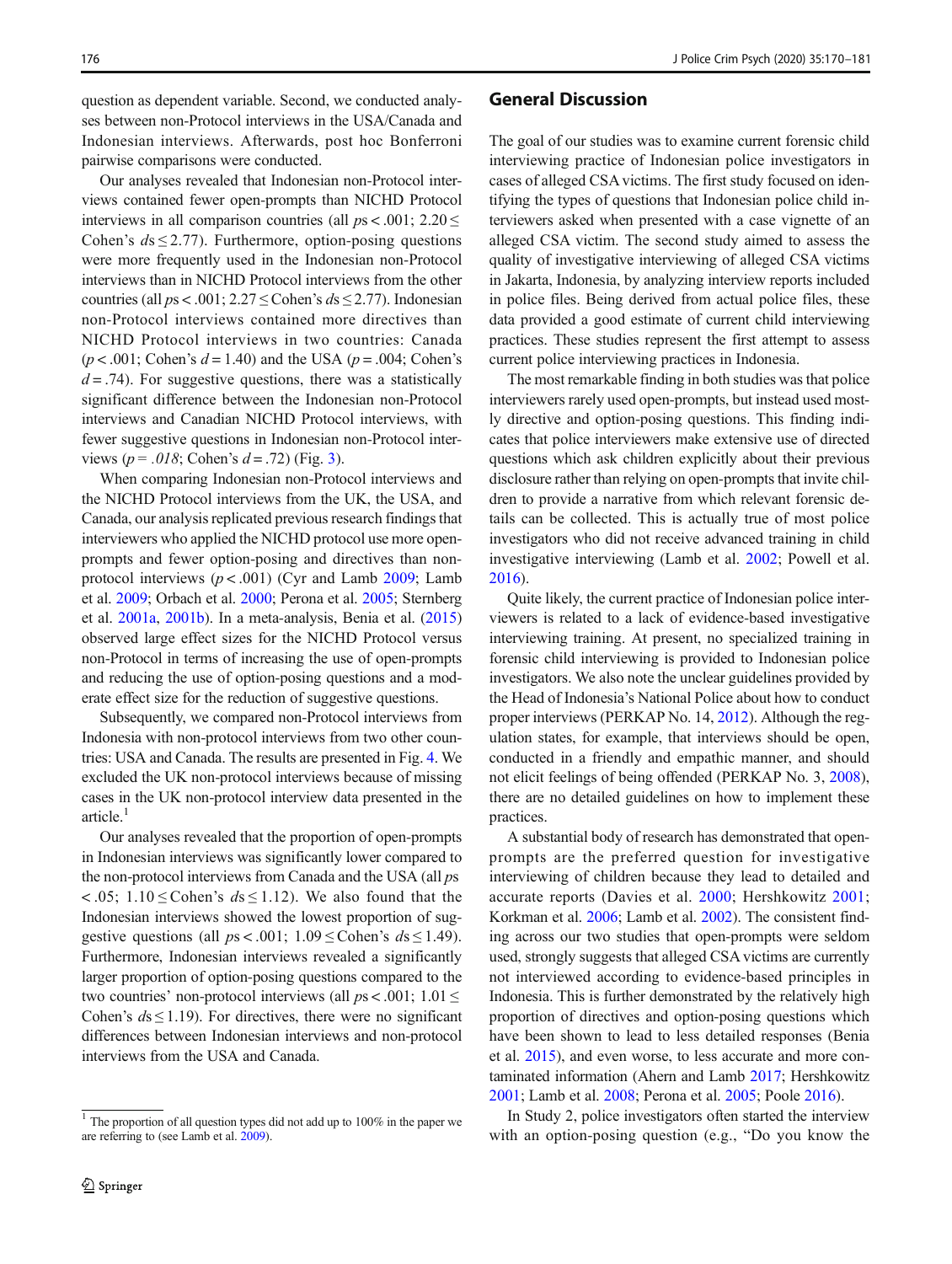<span id="page-7-0"></span>Fig. 3 Comparisons of question types between Indonesian nonprotocol interviews and NICHD Protocol interviews conducted in the USA (Sternberg et al., 2001), the UK (Lamb et al. [2009](#page-10-0)), and Canada (Cyr and Lamb [2009](#page-9-0)). 95% confidence intervals are represented in the figure by the error bars attached to each column



reason why you are examined and are asked to provide a statement?"). After this question, most interviewers asked directive questions concerning the suspect of the alleged CSA, the relationship with the suspect, the alleged incident, the frequency of the incident(s), and the place and time the alleged incident occurred. Option-posing questions were also used at the end of all interviews from the police files. This pattern of questioning appears to comply with guidelines and examination procedures for eyewitnesses and victims put forward by the Head of the Indonesian National Police Regulation (PERKAP No. 3, [2008\)](#page-10-0). This focus on directive and optionposing questions is not in line with evidence-based guidelines on how to conduct a child forensic interview. The NICHD Protocol emphasizes that after extensive rapport building and episodic memory training, interviewers should focus on using open-prompts. Interviewers should maximize the reliance on free recall by using open-prompts and minimize the risk of eliciting erroneous information by using directives, option-posing, and suggestive questions (Lamb et al. [2002\)](#page-10-0).

When we compared Study 1 and Study 2 findings, we noted that the proportion of suggestive questions was statistically significantly higher in Study 1 where participants were asked to respond to a case vignette. This finding might reflect that police interviewers to some extent planned the interview to confirm their existing pre-interview belief that the abuse actually happened. This pre-interview belief might have led to a confirmation bias (Laajasalo et al. [2018](#page-10-0)), thereby driving the use of suggestive questions. This pre-interview belief might also be the case in Study 2. However we could not capture the whole real interview process in the written documents of Study 2 and therefore, we do not know whether interviewers in these cases had received case-(ir) relevant information before the interview that might have caused pre-interview beliefs.

We also compared our data with non-protocol and NICHD Protocol interviews from other countries (Cyr and Lamb [2009;](#page-9-0) Lamb et al. [2009;](#page-10-0) Sternberg et al. [2001a,](#page-11-0) [2001b\)](#page-11-0). The most important finding from the comparison with the NICHD Protocol interviews from other countries was that Indonesian interviewers used fewer open-prompts, more option-posing, and directives.

When we compared our data to non-protocol interviews from other countries, there was no difference in

Fig. 4 Comparisons of question types between Indonesian nonprotocol interviews and nonprotocol interviews conducted in the USA (Sternberg et al., 2001) and Canada (Cyr and Lamb [2009\)](#page-9-0). 95% confidence intervals are represented in the figure by the error bars attached to each column

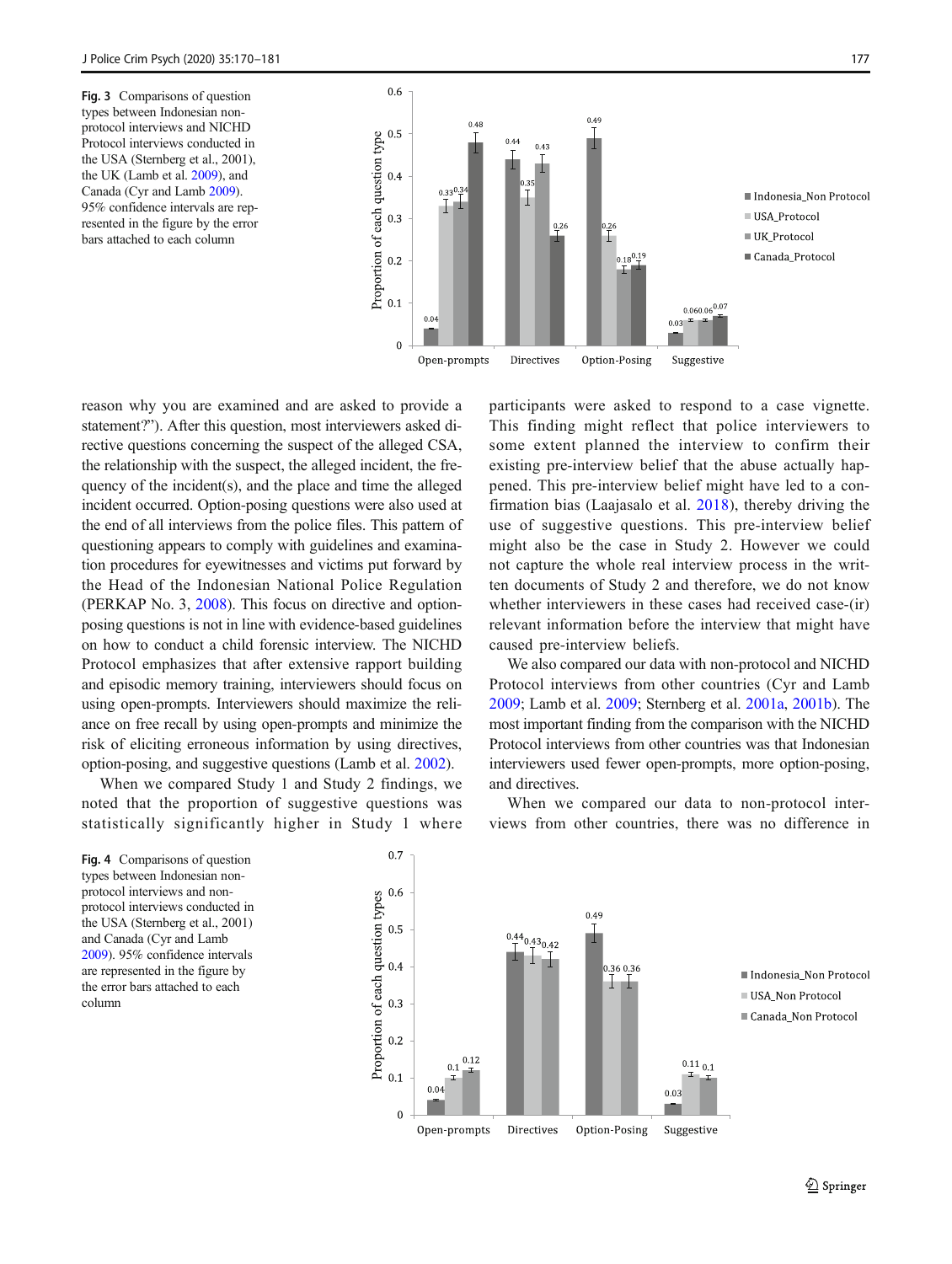the proportion of directives. Indonesian police interviewers did, however, use fewer suggestive questions and open-prompts than their American and Canadian counterparts who did not use an interview protocol, but they more frequently employed option-posing questions. Although the finding of a relatively low proportion of suggestive questions among Indonesian interviewers is favorable, the relatively high proportion of optionposing and directive questions still runs counter to bestevidence practices in forensic child interviewing. All in all, our findings imply that current Indonesian interviewing practices need to be improved.

Several limitations of these studies need mentioning. We conducted research at the Indonesian National Police which is a highly formalized institution which requires external parties to follow strict procedures when performing scientific research. For example, we could not apply random sampling in selecting participants for Study 1 nor for the cases analyzed in Study 2. However, for Study 1, we had strict criteria for selecting police interviewers. We ensured that participants worked as police child interviewers handling CSA allegations on a regular basis.

Specifically for Study 1, we coded questions based on participants' notes as an interview plan. Nonetheless, the notes obviously did not measure participants' ability to follow-up after relevant information has been disclosed by using appropriate open-prompts to elicit additional narrative. This ability is very important in forensic interviewing (Korkman et al. [2008\)](#page-10-0). Therefore, for future research, in order to evaluate interviewing skills, researchers could design an experimental study with a staged-event paradigm to provide opportunity to pose follow-up questions based on previous disclosed information (London et al. [2009](#page-10-0); Otgaar et al. [2012](#page-10-0)).

For Study 2, we first submitted a formal letter asking access to CSA cases files from 2010 until 2016, and subsequently the Head of the Children and Women's Unit in two districts in Greater Jakarta selected and provided the cases. Our sample of interviews in Study 2 was relatively small  $(N = 24)$ . Still, the results of Study 2 are quite promising, given the extreme proportions of optionposing and directive questions found. Another limitation is that none of the child interviews in Study 2 were recorded. We worked with the available written notes which to some extent did not capture the whole interview session. Thus, we have no way of knowing for sure that the questions described in the police reports were the actual questions asked by the police interviewers. Recording and storing all interviews conducted by police could improve current practices in Indonesian child interviewing (see also Russell [2010](#page-11-0)). This documentation could then be used to evaluate both the credibility of a child's statement and the degree to which interviewers

may have contaminated these statements (Bull et al. [2009](#page-9-0)).

Our findings stress the importance of training in an evidence-based protocol for interviewing alleged CSA victims for Indonesian police interviewers. Currently, the Bahasa version of the NICHD interview protocol is available (see: <http://nichdprotocol.com/bahasaIndonesia.pdf>) and future research should examine the efficacy of this version in Indonesia. However, other structured interview protocols, such as the Cognitive Interview, could serve the same purpose.

Finally, our studies provide important empirical evidence for policy makers within the Indonesian National Police to promote scientifically based criminal investigative practices. Some existing guidelines for police investigators (PERKAP No. 3, [2008;](#page-10-0) PERKAP No. 14, [2012\)](#page-10-0) should be revisited to encourage the police investigator to apply evidence-based interviewing practices.

The use of an evidence-based interview protocol and the recording of interviews could also not only serve the police but also professionals such as judges to render a just decision. That is, when judges have more information (e.g., verbatim transcripts of statements of children) concerning a case, they are better able to decide whether statements by a child are valid to justify sentencing.

To conclude, using two different research designs (a case vignette study and a file-based study) we found corroborative evidence that Indonesian police interviewers rarely use open-prompts and use mostly option-posing and directive questions. This shows that Indonesian police child interviewing is currently of limited quality and stresses the need to train Indonesian police child interviewers in an empirically based forensic child interview protocol.

Funding This work was supported by the Indonesian Endowment Fund (Lembaga Pengelola Dana Pendidikan – LPDP) Republic of Indonesia granted to the first author contract number 20160122105243.

## Compliance with Ethical Standards

Conflict of Interest The authors declare that they have no conflict of interest.

Ethical Approval All procedures performed in studies involving human participants were in accordance with the ethical standards of the institutional and/or national research committee and with the 1964 Helsinki declaration and its later amendments or comparable ethical standards. This study is also part of a larger CSA research project for which ethical approval has been granted by the Ethical Review Committee, Faculty of Psychology and Neuroscience, Maastricht University (ERCPN-183\_02\_09\_2017).

Informed Consent Informed consent was obtained from all individual participants included in the study.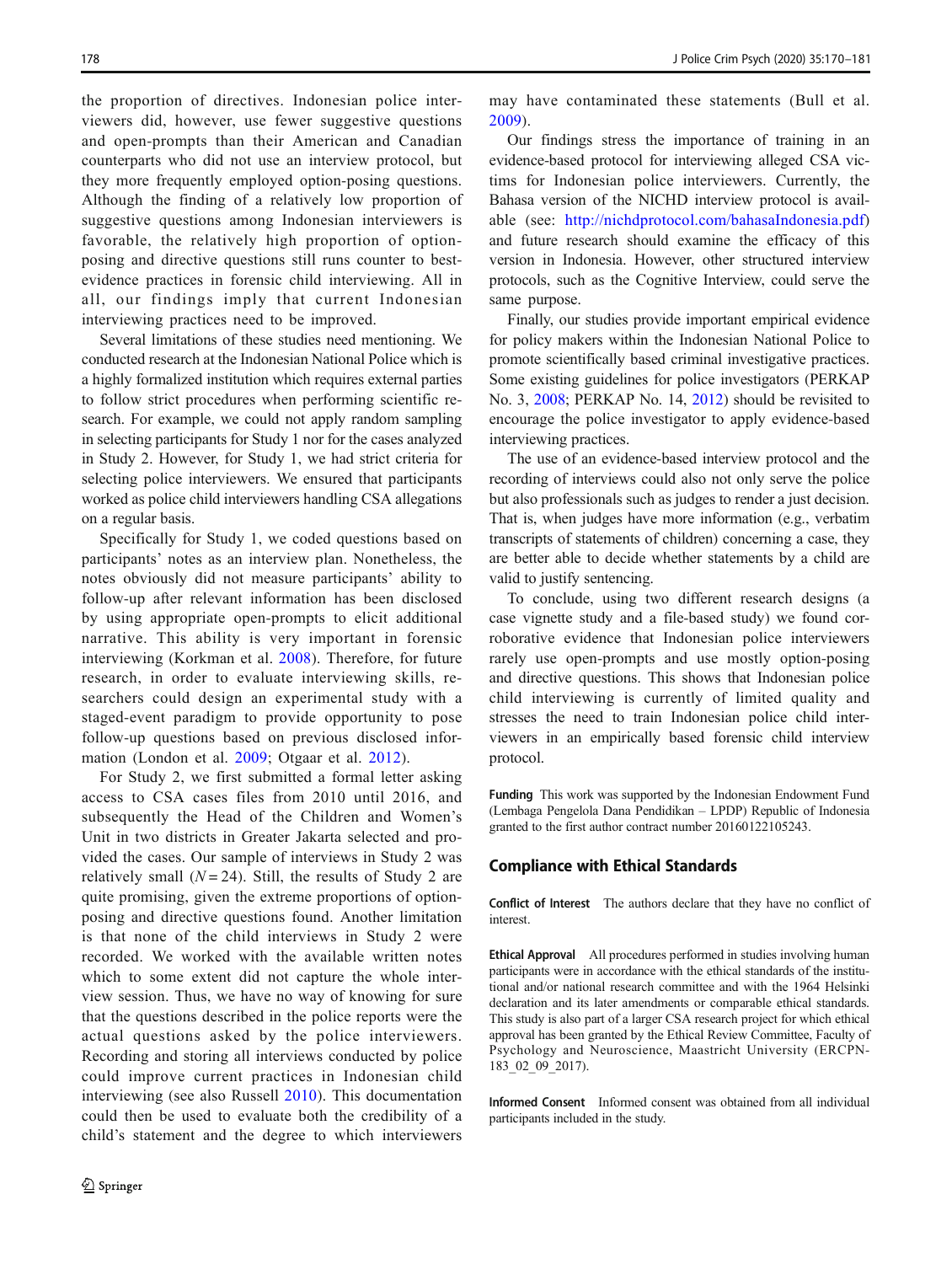# <span id="page-9-0"></span>Appendix

# Study 1: The Case Vignette

Original version (in Bahasa):

Seorang anak perempuan berusia 7 tahun datang ke Unit PPA dibawa oleh ibu kandungnya sendiri. Ibunya sambil menangis mengatakan kalau anak perempuannya ini dicabuli oleh suaminya saat ini, ayah tiri dari anak perempuannya. Peristiwa pencabulan yang dilaporkan diduga terjadi kemarin malam. Ibu sambil menangis terisak menyesal karena sudah meninggalkan anak perempuannya di rumah bersama dengan suami keduanya tersebut. Ia juga dilaporkan oleh tetangganya kalau di malam itu, ada beberapa orang teman suaminya, tidak jelasnya jumlahnya, tapi kabarnya tidak lebih dari 5 orang datang ke rumah. Saat itu menurut tetangganya, suaminya dan teman-temannya tersebut seperti sedang berpesta: memasang musik dan tampak beberapa botol minuman keras.

English translation:

A 7-year-old girl was brought by her mother to you as a police investigator. The mother first sadly told to you that her girl was sexually abused by her current husband, the child's stepfather. The alleged abuse happened yesterday evening. The girl sits next to the mother, listening to all the stories being told to the police. Then the child starts to cry when she observes her mother crying loudly. The mother reports that she regrets leaving the girl at home alone with the stepfather (her current husband). She heard from her neighbor that last night, when the abused happened, her husband got a visit from his friends, around 5 adult men. During that time, her neighbor told her that her husband and his friends had a kind of a party: playing loud music. The neighbor also told her that they drank alcohol during the get-together. The mother works as a cashier in a grocery store.

Open Access This article is distributed under the terms of the Creative Commons Attribution 4.0 International License (http:// creativecommons.org/licenses/by/4.0/), which permits unrestricted use, distribution, and reproduction in any medium, provided you give appropriate credit to the original author(s) and the source, provide a link to the Creative Commons license, and indicate if changes were made.

# References

- Ahern EC, Lamb ME (2017) Children's reports of disclosure recipients' reactions in forensic interviews: comparing the NICHD and MoGP protocols. J Police Crim Psychol 32:85–93. [https://doi.org/10.1007/](https://doi.org/10.1007/s11896-016-9205-x) [s11896-016-9205-x](https://doi.org/10.1007/s11896-016-9205-x)
- Ahern EC, Hershkowitz I, Lamb ME, Blasbalg U, Winstanley A (2014) Support and reluctance in the pre-substantive phase of alleged child abuse victim investigative interviews: revised versus standard NICHD protocols. Behav Sci Law 32:762–774. [https://doi.org/10.](https://doi.org/10.1002/bsl.2149) [1002/bsl.2149](https://doi.org/10.1002/bsl.2149)
- Ahern EC, Stolzenberg SN, Lyon TD (2015) Do prosecutors use interview instructions or build rapport with child witnesses? Behav Sci Law 33:476–492. <https://doi.org/10.1002/bsl.2183>
- Benia LR, Hauck-Filho N, Dillenburg M, Stein LM (2015) The NICHD investigative interview protocol: a meta-analytic review. J Child Sexual Abuse 24:259–279. [https://doi.org/10.1080/10538712.](https://doi.org/10.1080/10538712.2015.1006749) [2015.1006749](https://doi.org/10.1080/10538712.2015.1006749)
- Borg K, Snowdon C, Hodes D (2014) Child sexual abuse: recognition and response when there is a suspicion or allegation. Paediatr Child Health 24:536–543. <https://doi.org/10.1016/j.paed.2014.07.012>
- Bruck M, Ceci SJ (1999) The suggestibility of children's memory. Annu Rev Psychol 50:419–439. [https://doi.org/10.1146/annurev.psych.](https://doi.org/10.1146/annurev.psych.50.1.419) [50.1.419](https://doi.org/10.1146/annurev.psych.50.1.419)
- Bull R, Valentine T, Williamson T (2009) Handbook of psychology of investigative interviewing: current developments and future directions. Wiley – Blackwell, Chichester, UK
- Cheung M, Boutte-Queen NM (2010) Assessing the relative importance of child sexual abuse interview protocol items to assist child victims in abuse disclosure. J Fam Violence 22:11–22. [https://doi.org/10.](https://doi.org/10.1007/s10896-009-9265-0) [1007/s10896-009-9265-0](https://doi.org/10.1007/s10896-009-9265-0)
- Cohen J (1960) A coefficient of agreement for nominal scales. Educ Psychol Meas 20:37 – 46. [https://doi.org/10.1177/](https://doi.org/10.1177/001316446002000104) [001316446002000104](https://doi.org/10.1177/001316446002000104)
- Cross TP, Whitcomb D (2017) The practice of prosecuting child maltreatment: results of an online survey of prosecutors. Child Abuse Negl 69:20–28. <https://doi.org/10.1016/j.chiabu.2017.04.007>
- Cross TP, De Vos E, Whitcomb D (1994) Prosecution of child sexual abuse: which cases are accepted? Child Abuse Negl 18:663–677. [https://doi.org/10.1016/0145-2134\(94\)90016-7](https://doi.org/10.1016/0145-2134(94)90016-7)
- Cyr M, Lamb ME (2009) Assessing the effectiveness of the NICHD investigative interview protocol when interviewing Frenchspeaking alleged victims of child sexual abuse in Quebec. Child Abuse Negl 33:257–268. [https://doi.org/10.1016/j.chiabu.2008.04.](https://doi.org/10.1016/j.chiabu.2008.04.002) [002](https://doi.org/10.1016/j.chiabu.2008.04.002)
- Cyr M, Dion J, McDuff P, Trotier-Sylvain K (2012) Transfers of skills in the context of non – suggestive investigative interviews: impact of structured interview protocol and feedback. Appl Cogn Psychol 26: 516–524. <https://doi.org/10.1002/acp.2822>
- Daray FM, Rojas SM, Bridges AJ, Badour CL, Grendas L, Rodante D, Puppo S, Rebok F (2016) The independent effects of child sexual abuse and impulsivity on lifetime suicide attempts among female patients. Child Abuse Negl 58:91–98. [https://doi.org/10.1016/j.](https://doi.org/10.1016/j.chiabu.2016.06.011) [chiabu.2016.06.011](https://doi.org/10.1016/j.chiabu.2016.06.011)
- Davies, G. M., & Westcott, H. L. (1999). Interviewing child witnesses under the memorandum of good practice: a research review. Police research series paper. Retrieved from: [http://citeseerx.ist.psu.edu/](http://citeseerx.ist.psu.edu/viewdoc/download?doi=10.1.1.471.5177&rep=rep1&type=pdf) [viewdoc/download?doi=10.1.1.471.5177&rep=rep1&type=pdf](http://citeseerx.ist.psu.edu/viewdoc/download?doi=10.1.1.471.5177&rep=rep1&type=pdf)
- Davies GM, Westcott HL, Horan N (2000) The impact of questioning style on the content of investigative interviews with suspected child sexual abuse victims. Psychol Crime Law 6:81–97. [https://doi.org/](https://doi.org/10.1080/10683160008410834) [10.1080/10683160008410834](https://doi.org/10.1080/10683160008410834)
- Fisher RP, Geiselman RE (1992) Memory-enhancing techniques for investigative interviewing: the cognitive interview. Charles C Thomas Publisher, Springfield, England
- Gagnon K, Cyr M (2017) Sexual abuse and pre-schoolers: forensic details in regard of questions types. Child Abuse Negl 67:109–118. [https://](https://doi.org/10.1016/j.chiabu.2017.02.022) [doi.org/10.1016/j.chiabu.2017.02.022](https://doi.org/10.1016/j.chiabu.2017.02.022)
- Hawley, S., & Smith, S. (2016). Calls for case into child sexual abuse scandal at prestigious Jakarta school to be reopened. Retrieved from: [https://www.abc.net.au/news/2016-06-21/jakarta-school-sex](https://www.abc.net.au/news/2016-06-21/jakarta-school-sex-abuse-scandal-calls-for-reopening/7517466)[abuse-scandal-calls-for-reopening/7517466](https://www.abc.net.au/news/2016-06-21/jakarta-school-sex-abuse-scandal-calls-for-reopening/7517466)
- Henrich J, Heine SJ, Norenzayan A (2010) The weirdest people in the world? Behav Brain Sci 33:61–83. [https://doi.org/10.1017/](https://doi.org/10.1017/S0140525X0999152X) [S0140525X0999152X](https://doi.org/10.1017/S0140525X0999152X)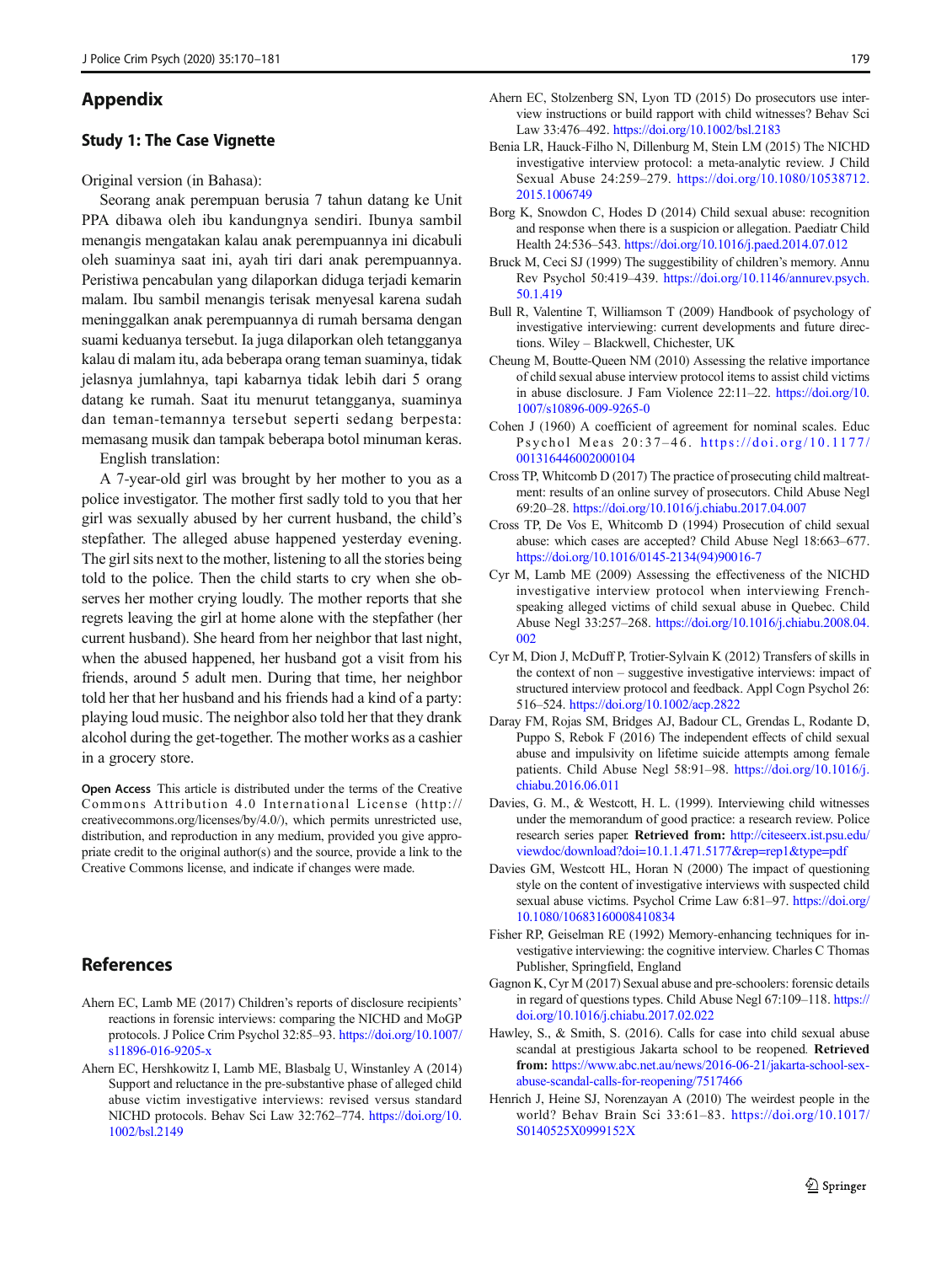- <span id="page-10-0"></span>Herman S, Freitas TR (2010) Error rates in forensic child sexual abuse evaluations. Psychol Injury Law 3:133–147. [https://doi.org/10.](https://doi.org/10.1007/s12207-010-9073-0) [1007/s12207-010-9073-0](https://doi.org/10.1007/s12207-010-9073-0)
- Hershkowitz I (2001) Children's responses to open-ended utterances in investigative interviews. Leg Criminol Psychol 6:49–63. [https://doi.](https://doi.org/10.1348/135532501168190) [org/10.1348/135532501168190](https://doi.org/10.1348/135532501168190)
- Hershkowitz I, Orbach Y, Lamb ME, Sternberg KJ, Horowitz D, Hovav M (1998) Visiting the scene of the crime: effects on children's recall of alleged abuse. Leg Criminol Psychol 3:195–207. [https://doi.org/](https://doi.org/10.1111/j.2044-8333.1998.tb00361.x) [10.1111/j.2044-8333.1998.tb00361.x](https://doi.org/10.1111/j.2044-8333.1998.tb00361.x)
- Hershkowitz I, Lamb ME, Katz C (2014) Allegation rates in forensic child abuse investigations: comparing the revised and standard NICHD protocols. Psychol Public Policy Law 20:336–334. [https://](https://doi.org/10.1037/a0037391) [doi.org/10.1037/a0037391](https://doi.org/10.1037/a0037391)
- Hofstede G (2011) Dimensionalizing cultures: the Hofstede model in context. Online Readings in Psychology and Culture 2. [https://doi.](https://doi.org/10.9707/2307-0919.1014) [org/10.9707/2307-0919.1014](https://doi.org/10.9707/2307-0919.1014)
- Hofstede Insight. (2019). Country comparison: Indonesia. Retrieved from: [https://www.hofstede-insights.com/country-comparison/](https://www.hofstede-insights.com/country-comparison/indonesia/) [indonesia/](https://www.hofstede-insights.com/country-comparison/indonesia/)
- Kanagawa C, Cross SE, Markus HR (2001) Who am I? The cultural psychology of the conceptual self. Personal Soc Psychol Bull 27: 90–103. <https://doi.org/10.1177/0146167201271008>
- Korkman J, Santtila P, Sandnabba K (2006) Dynamics of verbal interaction between interviewer and child in interviews with alleged victims of child sexual abuse. Scand J Psychol 47:109-119. [https://doi.](https://doi.org/10.1111/j.1467-9450.2006.00498.x) [org/10.1111/j.1467-9450.2006.00498.x](https://doi.org/10.1111/j.1467-9450.2006.00498.x)
- Korkman J, Santtila P, Westeraker M, Sandnabba NK (2008) Interviewing techniques and follow-up questions in child sexual abuse interviews. Eur J Dev Psychol 5:108–128. [https://doi.org/10.](https://doi.org/10.1080/17405620701210460) [1080/17405620701210460](https://doi.org/10.1080/17405620701210460)
- La Rooy D, Brubacher SP, Aromäki-Stratos A, Cyr M, Hershkowitz I, Korkman J, Stewart H (2015) The NICHD protocol: a review of an internationally-used evidence-based tool for training child forensic interviewers. J Criminol Res Policy Pract 1:76–89. [https://doi.org/](https://doi.org/10.1108/JCRPP-01-2015-0001) [10.1108/JCRPP-01-2015-0001](https://doi.org/10.1108/JCRPP-01-2015-0001)
- Laajasalo T, Korkman J, Pakkanen T, Oksanen M, Tuulikki L, Peltomaa E, Aronen ET (2018) Applying a research-based assessment model to child sexual abuse investigations: model and case descriptions of an expert center. J Forensic Psychol Res Pract 2:177–197. [https://](https://doi.org/10.1080/24732850.2018.1449496) [doi.org/10.1080/24732850.2018.1449496](https://doi.org/10.1080/24732850.2018.1449496)
- Lamb ME, Sternberg KJ, Esplin PW (2000) Effects of age and delay on the amount of information provided by alleged sex abuse victims in investigative interviews. Child Dev 71:1586–1596. [https://doi.org/](https://doi.org/10.1111/1467-8624.00250) [10.1111/1467-8624.00250](https://doi.org/10.1111/1467-8624.00250)
- Lamb ME, Sternberg KJ, Orbach Y, Hershkowitz I, Horowitz D, Esplin PW (2002) The effects of intensive training and ongoing supervision on the quality of investigative interviews with alleged sex abuse victims. Appl Dev Sci 6:114–125. [https://doi.org/10.1207/](https://doi.org/10.1207/S1532480XADS0603_2) [S1532480XADS0603\\_2](https://doi.org/10.1207/S1532480XADS0603_2)
- Lamb ME, Sternberg KJ, Orbach Y, Esplin PW, Stewart H, Mitchell S (2003) Age differences in young children's responses to open-ended invitations in the course of forensic interviews. J Consult Clin Psychol 71:926–934. <https://doi.org/10.1037/0022-006X.71.5.926>
- Lamb ME, Orbach Y, Hershkowitz I, Esplin PW, Horowitz D (2007) A structured forensic interview protocol improves the quality and informativeness of investigative interviews with children: a review of research using the NICHD investigative interview protocol. Child Abuse Negl 31:1201–1231. [https://doi.org/10.1016/j.chiabu.2007.](https://doi.org/10.1016/j.chiabu.2007.03.021) [03.021](https://doi.org/10.1016/j.chiabu.2007.03.021)
- Lamb ME, Hershkowitz I, Orbach Y, Esplin PW (2008) Tell me what happened: structured investigative interviews of child victims and witnesses. Wiley, Chichester, UK
- Lamb ME, Orbach Y, Sternberg KJ, Aldridge J, Pearson S, Steward HL, Esplin PW, Bowler L (2009) Use of a structured investigative protocol enhances the quality of investigative interviews with alleged

victims of child sexual abuse in Britain. Appl Cogn Psychol 23:449– 467. <https://doi.org/10.1002/acp.1489>

- London K, Bruck M, Melnyk L (2009) Post-event information affects children's autobiographical memory after one year. Law Hum Behav 33:344–355. <https://doi.org/10.1007/s10979-008-9147-7>
- Lyon, T. D. (2005). Ten step investigative interview. Retrieved from: <http://works.bepress.com/thomaslyon/5>
- Millar, P. (2018). Why Indonesian activists are defending school employees jailed for child sexual abuse. Retrieved from: [http://sea](http://sea-globe.com/neil-bantleman/)[globe.com/neil-bantleman/](http://sea-globe.com/neil-bantleman/)
- Orbach Y, Hershkowitz I, Lamb ME, Sternberg KJ, Esplin PW, Horowitz D (2000) Assessing the value of structured protocols for forensic interviews of alleged child abuse victims. Child Abuse Negl 24: 733–752. [https://doi.org/10.1016/S0145-2134\(00\)00137-X](https://doi.org/10.1016/S0145-2134(00)00137-X)
- Otgaar H, Horselenberg R, van Kampen R, Lalleman K (2012) Clothed and unclothed human figure drawings lead to more correct and incorrect reports of touch in children. Psychol Crime Law 18:641– 653. <https://doi.org/10.1080/1068316X.2010.532129>
- Otgaar H, de Ruiter C, Howe ML, Hoetmer L, van Reekum P (2017) A case concerning children's false memories of abuse: recommendations regarding expert witness work. Psychiatry Psychol Law 24: 365–378. <https://doi.org/10.1080/13218719.2016.1230924>
- Otgaar H, Chan JCK, Calado B, La Rooy D (2018a) Immediate interviewing increases children's suggestibility in the short term, but not in the long term. Legal and Criminal Psychology 24:1–17. <https://doi.org/10.1111/lcrp.12137>
- Otgaar H, Howe ML, Merckelbach H, Muris P (2018b) Who is the better eyewitness? Sometimes adults but at other times children. Curr Dir Psychol Sci 27:378 – 385. [https://doi.org/10.1177/](https://doi.org/10.1177/0963721418770998) [0963721418770998](https://doi.org/10.1177/0963721418770998)
- PERKAP: Peraturan Kepala Kepolisian Negara Republik Indonesia (2008) tentang Pembentukan Ruang Pelayanan Khusus dan Tata Cara Pemeriksaan Saksi dan/atau Korban Tindak Pidana – Regulation of Head of Republic of Indonesia National Police of the Special Service Unit and Procedures in Examining Eyewitness and Victims of Criminal Act. 3.
- PERKAP: Peraturan Kepala Kepolisian Negara Republik Indonesia (2012) tentang Manajemen Penyidikan Tindak Pindana – The Management of Criminal Investigation. 14.
- Perona AR, Bottoms BL, Sorenson E (2005) Research-based guidelines for child forensic interviews. J Aggress Maltreat Trauma 12:81–130. <https://doi.org/10.1001/jamapediatrics.2014.3357>
- Pichler AS, Sharman SJ, Powell M, Westera N, Goodman-Delahunty J (2019) Association between interview quality and child sexual abuse trial outcome. J Fam Violence 34:1–9. [https://doi.org/10.](https://doi.org/10.1007/s10896-019-00051-5) [1007/s10896-019-00051-5](https://doi.org/10.1007/s10896-019-00051-5)
- Pipe ME, Orbach Y, Lamb ME, Abbott CB, Stewart H (2013) Do case outcomes change when investigative interviewing practices change? Psychol Public Policy Law 19:179–190. [https://doi.org/10.1037/](https://doi.org/10.1037/a0030312) [a0030312](https://doi.org/10.1037/a0030312)
- Poole DA (2016) The science of interviewing children. In: Poole DA (ed) Interviewing children: The science of conversation in forensic contexts (pp.7-27). US: American Psychological Association, Washington, DC. <https://doi.org/10.1037/14941-002>
- Powell M, Wright R, Clark S (2010) Improving the competency of police officers in conducting investigative interviews with children. Police Pract Res 11:211-226. [https://doi.org/10.1080/](https://doi.org/10.1080/15614260902830070) [15614260902830070](https://doi.org/10.1080/15614260902830070)
- Powell MB, Guadagno B, Benson M (2016) Improving child investigative interviewer performance through computer-based learning activities. Polic Soc 26:365–374. [https://doi.org/10.1080/10439463.](https://doi.org/10.1080/10439463.2014.942850) [2014.942850](https://doi.org/10.1080/10439463.2014.942850)
- Undang Undang (UU) No. 23 tentang Penghapusan Kekerasan Dalam Rumah Tangga (The Domestic Violence Eradication Act) Republik Indonesia. (2004)